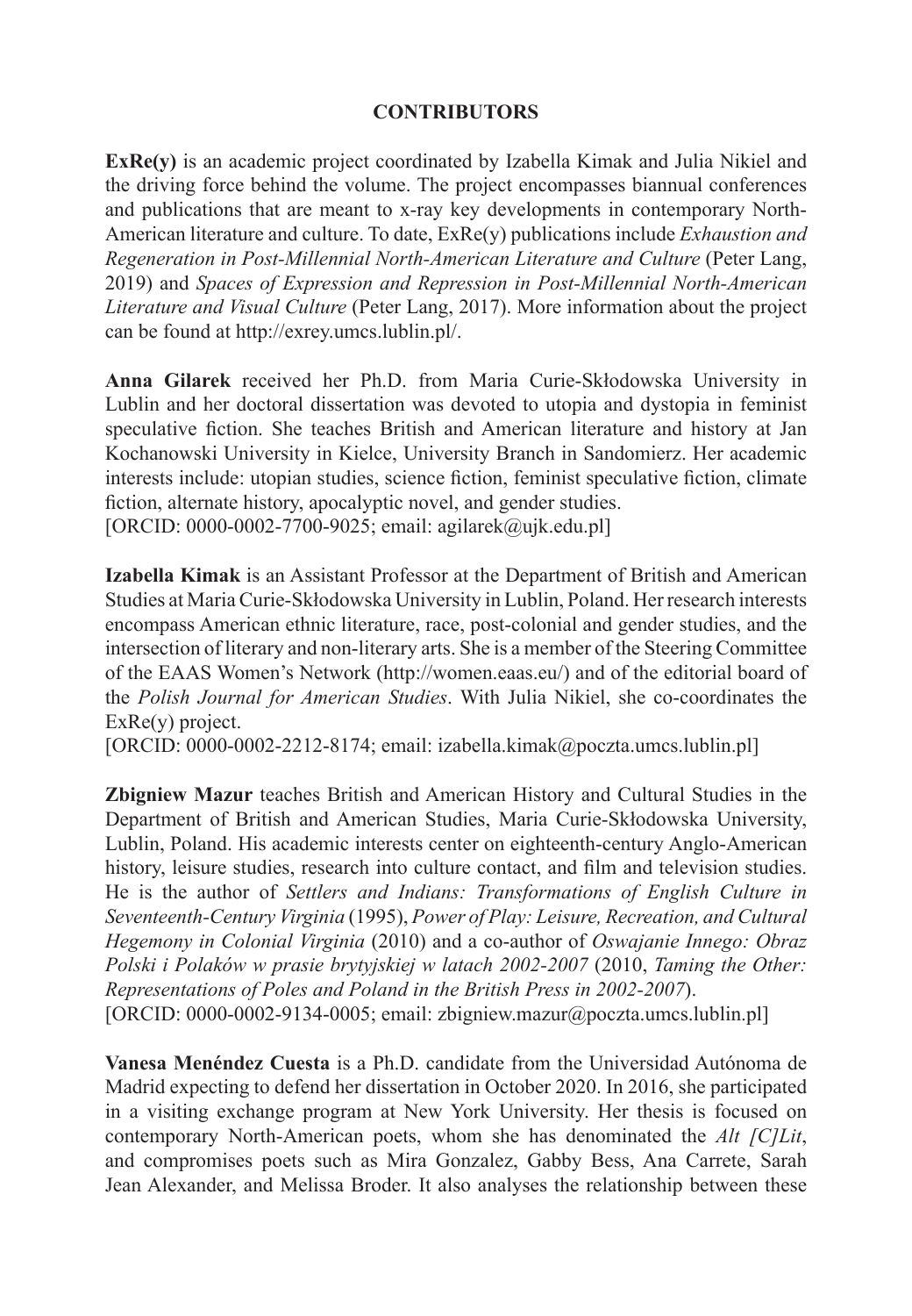authors' poetic production with current issues which are related to queer subjects and the influence of the Internet, new media and other technologies in current forms of poetic writing.

[ORCID: 0000-0002-0602-3364; email: vmenecue@uax.es]

**Mateusz Myszka** is a Ph.D. candidate at the Interdisciplinary Doctoral School at the University of Warsaw with background in English Studies and Artes Liberales. He has presented at conferences in Germany (Saarbrucken), Romania (Cluj-Napoca), and Poland (Warsaw, Lublin) and has authored articles on both literature and film. His academic interests encompass cultural depictions of mortality, i.e. suicides, mourning, cancer. [ORCID: 0000-0003-4989-7632; email: m.myszka@uw.edu.p]

**Julia Nikiel** is a Junior Lecturer and a Ph.D. candidate in the Department of English and American Studies at Maria Curie-Skłodowska University in Lublin, Poland. Her academic interests include theories and fictions of globalization, space and place in post-millennial American and Canadian literature, and experimental fiction. Together with Izabella Kimak, she coordinates the ExRe(y) project.

[ORCID: 0000-0002-5893-4477; email: julia.nikiel@poczta.umcs.lublin.pl]

**Aleksandra M. Różalska** is Assistant Professor at the Department of Cultural Research and Head of the Women Studies Centre, Faculty of Philology, University of Łódź. She is P.I. for Horizon 2020 project *RESET: Redesigning Equality and Scientific Excellence Together* and P.I. *GEMMA: Erasmus Mundus Master's Degree in Women's and Gender Studies*. She has published on images of minorities and women in (American and Polish) film and television as well as on cultural representations of 9/11 and its aftermath. She co-edited four volumes devoted to feminisms in various cultural contexts and contemporary perceptions of subjectivity and difference in Europe and the US. Currently she is working on a book on the post-9/11 television narratives from postcolonial and feminist perspectives and on a journal article about media discourses on reproductive rights and abortion in the Polish and US television series. [ORCID: 0000-0001-7725-3573; email: aleksandra.rozalska@uni.lodz.pl]

**Inna Sukhenko** is a researcher at Helsinki University Environmental Humanities Hub. Her current research project is focused on nuclear fiction within narrative studies, energy humanities, and environmental humanities. She contributed to the international projects on ecocriticism and environmental literature studies. She is among the contributors to *The Routledge Handbook of Ecocriticism and Environmental Communication*. Her general research interests lie within environmental humanities, energy humanities, petrocultures, ecocriticism, nuclear criticism, Cold War studies, nuclear fiction/non-fiction, nuclear literacy, and nuclear technoaesthetics. She is a member of the Association for Literary Urban Studies (Finland), HELSUS (Helsinki Institute of Sustainability Sciences, Finland), the Finnish Society for Development Research (Finland), and Nordic Association for American Studies (NAAS). [ORCID: 0000-0003-1295-2271]